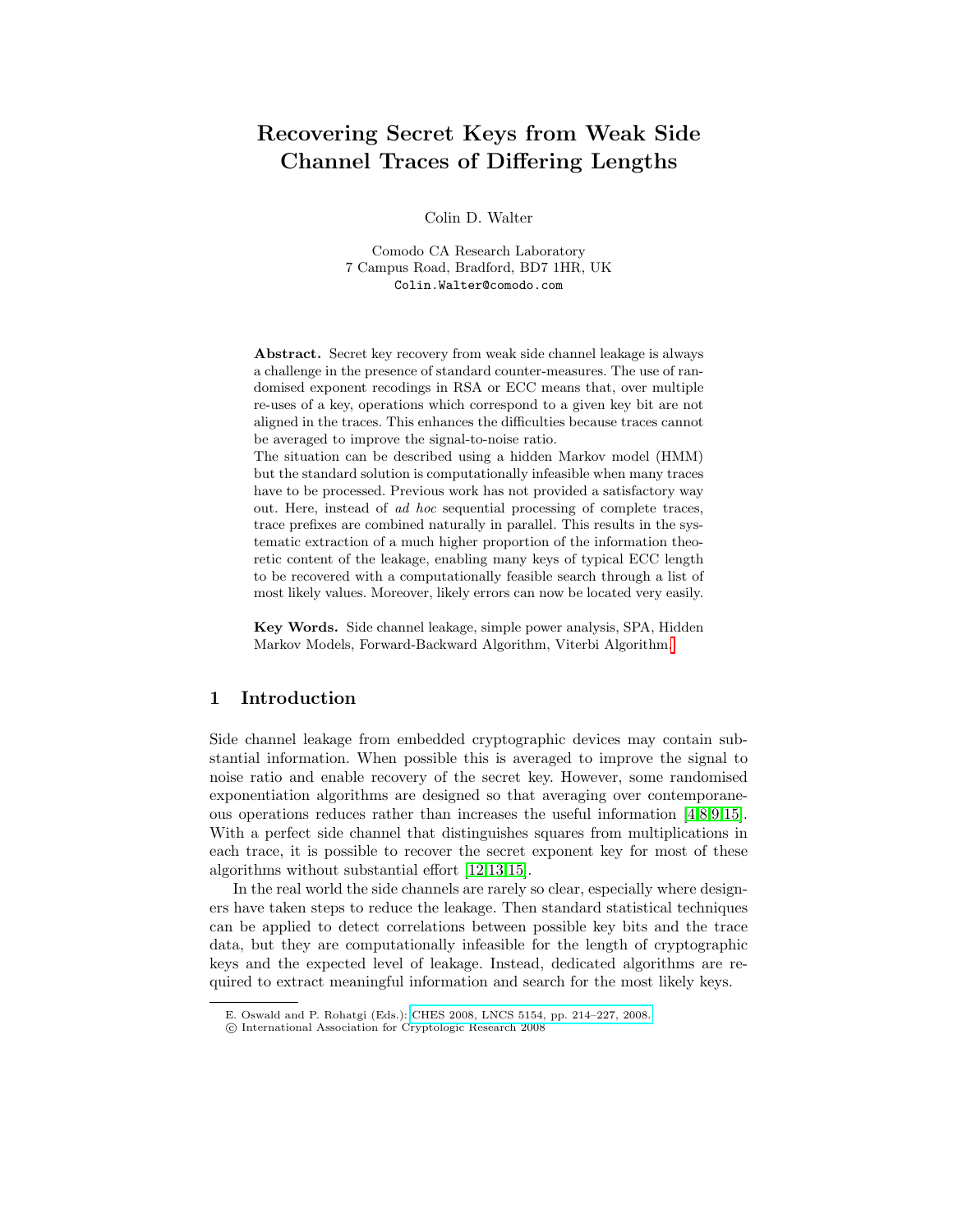Karlov and Wagner [\[5\]](#page-11-6) modelled this using input-driven Hidden Markov Models, and suggested the sequential processing of complete traces as an effective way of limiting the computational complexity. However, they only consider traces of equal length where the ith observation always corresponds to the ith exponent digit. Green, Noad and Smart [\[3\]](#page-11-7) show how to deal with the traces of different lengths which are more typical of randomised exponentiation algorithms, and they provide some heuristic methods for the sequential processing of complete traces. Nevertheless, even with strong leakage it is clear from their tables (e.g. op. cit. Table 1) that very little of the information content of the traces is successfully extracted. Moreover, it is unclear whether their methods would converge to any solution in the presence of weak leakage.

The hidden Markov model (HMM) of [\[5\]](#page-11-6) and [\[3\]](#page-11-7) leads to a forward algorithm that provides a global minimum for a metric that measures distance from a bestfit solution. A backward algorithm then generates the state sequence and hence the input key which yields that minimum value. On the other hand, the randomised exponentiation algorithms of interest perform recodings which influence the side channel traces only locally for a small number of operations. Therefore it seems better to attempt recovery of input key bits using a more locally-based algorithm. This, of course, is an approach which proved very successful with weak side channels in the original timing and power analysis attacks of Kocher et al. [\[6,](#page-11-8)[7\]](#page-11-9). Their averaging of contemporaneous trace outputs does not work here because such values no longer correspond to the same input symbol. Thus, some new ideas are required but, to benefit from very weak leakage, averaging is still key to avoiding previous convergence problems of [\[5\]](#page-11-6) and [\[3\]](#page-11-7).

Here the proposed algorithm adjusts trace positions in an attempt to align outputs which correspond to the same input symbol. This allows averaging to take place and also makes it possible to take into account the influence of recoding decisions on neighbouring operations. There are a number of parameters to choose in the algorithm. Their choice enables the calculations to be kept within available computational resources. The output is a set of good guesses at the secret key. Moreover, each bit is naturally assigned a correctness probability which enables likely errors to be located easily. This seems to be a new feature: Green *et al.* [\[3\]](#page-11-7) do not say if they can locate possible errors, but the ability enables many more errors to be corrected. Simulation results are provided to show what fraction of keys are recoverable for a given effort.

As the whole process is computationally feasible, the immediate conclusion is that designers should assume most leakage can be converted successfully into useful knowledge when a secret key is re-used with these random recoding exponentiation algorithms. Indeed, they should be able to calculate upper bounds on the number of times the key can be safely re-used.

## 2 The Leakage Model

The context of the attack is the repeated use of a randomised exponentiation algorithm for computing  $M^D$  in any cryptographic group where D is a fixed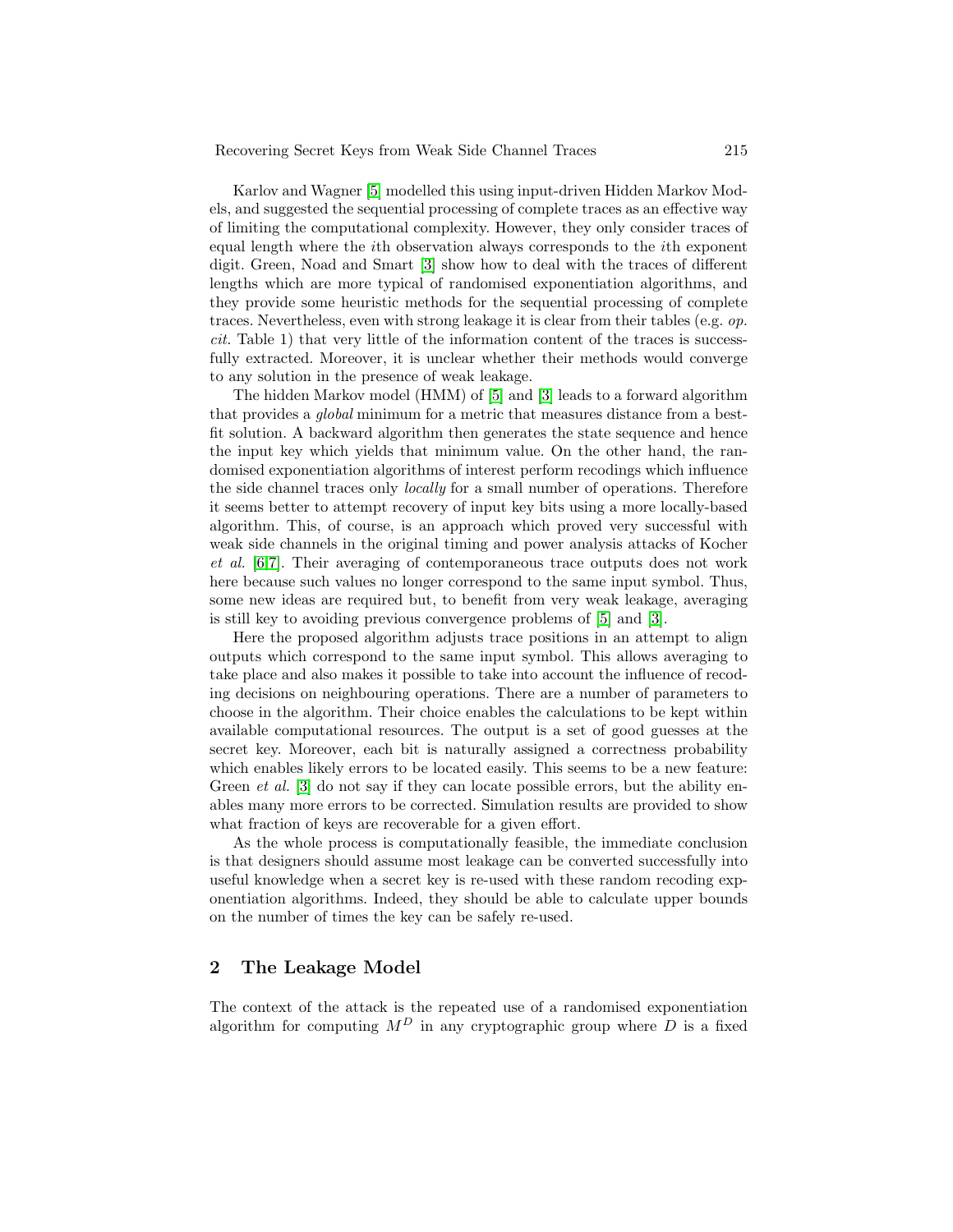secret key which is not subject to blinding by a random multiple of the group order, and M is an unknown ciphertext which may vary and may be whitened. The adversary is assumed to know all the details of the exponentiation algorithm. Use of the key provides him with a side channel trace for the exponentiation itself, but no further information is assumed: he is not expected to be able to choose any input, view any output, or usefully observe any pre- and post- processing.

It is assumed that occurrences of multiplicative operations in the exponentiation can be identified accurately from the corresponding side channel trace, but that their identities as squares or multiplications can only be determined with a substantial degree of inaccuracy<sup>[1](#page-2-0)</sup> [\[2\]](#page-10-0). The adversary's aim is to discover  $D$  using computationally feasible resources.

# 3 The Randomised Exponentiation

Examples of the randomised exponentiation algorithms which can be attacked in the way described here include those of Liardet-Smart [\[8\]](#page-11-1), Oswald-Aigner [\[9\]](#page-11-2) and Ha-Moon [\[4,](#page-11-0)[15\]](#page-11-3). Their common, underlying basis is a recoding of the binary representation of the key D into a form

$$
D = \left( \dots \left( d_{m-1} 2^{m_{m-2}} + d_{m-2} \right) 2^{m_{m-3}} + \dots + d_2 \right) 2^{m_1} + d_1 \right) 2^{m_0} + d_0
$$

where the digits  $d_i \in \mathcal{D}$  and 2-power exponents  $m_i \in \mathcal{M}$  belong to some fixed, pre-determined sets  $\mathcal D$  and  $\mathcal M$  respectively. Both  $d_i$  and  $m_i$  are selected according to some finite automaton which has the bits of  $D$  and the output from a random number generator (RNG) as inputs. Different bit streams from the RNG result in different recodings of D.

The exponentiation  $M^D$  begins with the pre-calculation of the table  $\{M^d \mid d \in$  $\mathcal{D}$ . Then the main iterative step of the exponentiation consists of  $m_i$  squarings followed by a multiplication by the table value  $M^{d_i}$  when  $d_i \neq 0$ . This results in a sequence of multiplicative operations which is most easily presented using  $d_i$  to denote multiplication by the table entry  $M^{d_i}$  and  $m_i$  copies of 0 to denote the squarings. We call this a recoding sequence for D. For example, the exponent  $D = 13_{10} = 1101_2$  has a recoding  $D = (1.2^2 + 3)2^1 + \overline{1}$  which gives the operation sequence  $10030\overline{1}$ . (Alternatives in processing the first digit are ignored.)

The exponentiation algorithms of interest here are assumed to have the property that perfect knowledge of the multiplication/squaring sequences for a small number of recodings of D yields enough information to reconstruct the secret key  $D$  with at most a small number of ambiguities. This is the case for the algorithms mentioned above: attacks on them using such information are described in [\[12\]](#page-11-4), [\[13\]](#page-11-5) and [\[15\]](#page-11-3) respectively.

<span id="page-2-0"></span><sup>1</sup> For the table-driven exponentiation algorithms under attack here it may also be possible, with a degree of uncertainty, to identify which table element is used in a multiplication, and hence guess at the most likely value for the exponent digit. The methods below can be extended easily to such cases.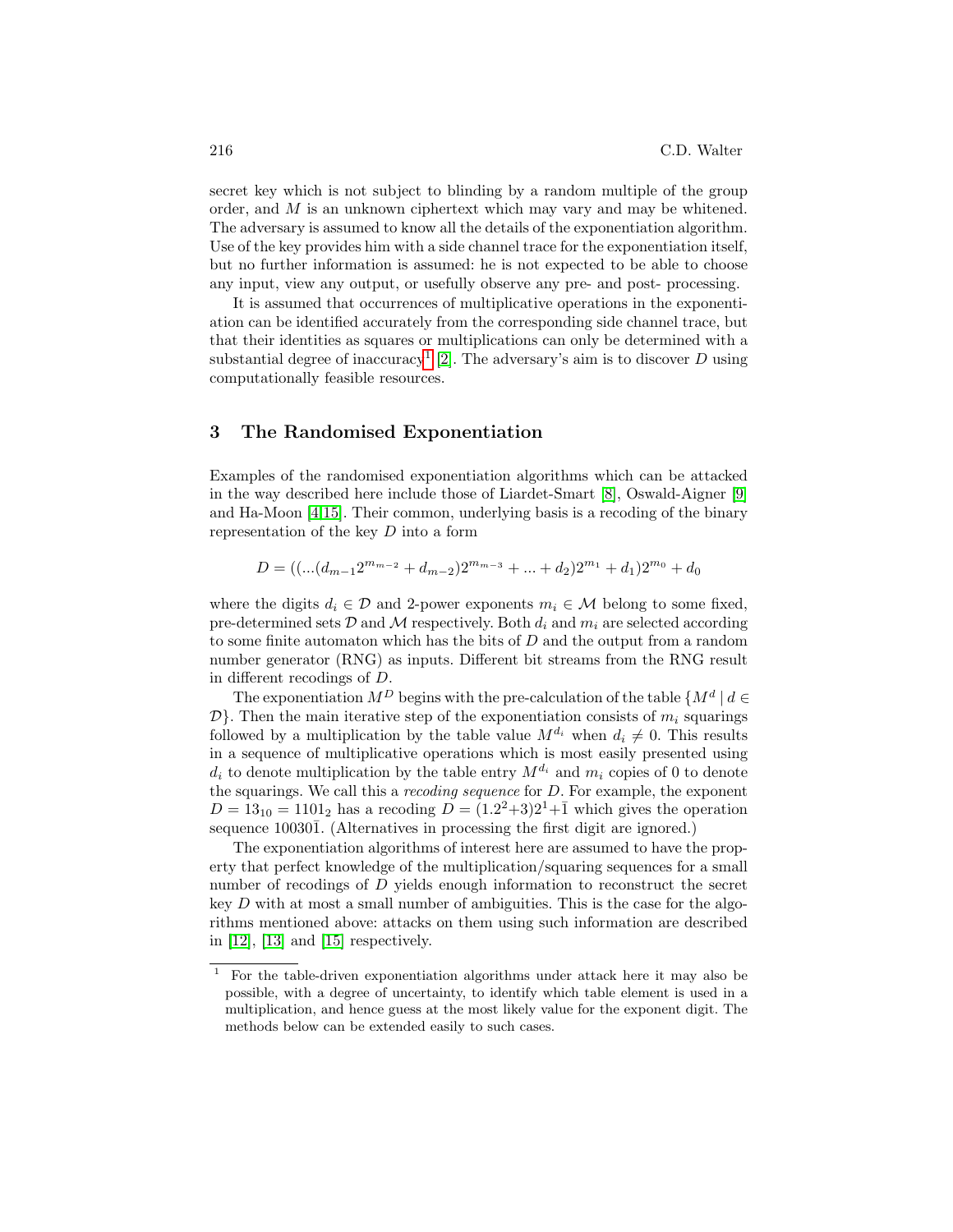#### 4 Notation for Leakage Traces

The above-mentioned exponentiation algorithms are reasonably secure when the key  $D$  is used only once, as in ECDSA [\[1\]](#page-10-1), because a single recoding pattern does not generally yield sufficient information to determine a computationally feasible search space for the key. However, for key re-use, the pattern must be hidden. Hence implementers generally employ both hardware and software counter-measures to prevent leakage of the recoding pattern through any side channels. Consequently, an attacker only obtains partial information about any recoding through side channels. But extensive testing of the cryptographic system and some pre-computation enables the adversary to process the side channel information from each exponentiation into a sequence of probabilities that each component operation is a squaring. For convenience, this will be referred to as a trace. So the operation sequence  $100301$  yields a trace such as  $(0.23, 0.87, 0.69, ...)$ 0.15, 0.83, 0.42), with the larger probabilities occurring for doublings.

For consistency, exponent bit strings, recoding sequences and traces are all written in the same left-to-right order. For convenience, this is the order in which the recoding process consumes key bits and generates operation sequences. Then, in an obvious sense, a prefix in one list always corresponds to some prefix in another. These prefixes are extended incrementally as the attack progresses.

Recodings are pairs consisting of (i) the operation sequence  $r$  which the recoding automaton has generated for  $D$ , and (ii) the state  $s$  which the automaton has entered at that point.  $\mathcal{R}(D)$  denotes the set of all these recodings  $(r, s)$  of D. Let • denote the end-of-list symbol and also the final state of the recoding automaton. A list is called terminated or un-terminated according to whether or not it ends with this symbol. When the recoding automaton reads • at the end of D, it performs the post-processing stage required to reach its final state • and then stops. Recoding  $D\bullet$  will result in a pair  $(r\bullet,\bullet) \in \mathcal{R}(D\bullet)$  for which r applied to M yields  $M^D$ . r is terminated with  $\bullet$  to indicate that the operation sequence is complete. If D is not terminated, the pair  $(r, s) \in \mathcal{R}(D)$  has  $s \neq \bullet$ and it can be extended to a recoding of any  $D'$  with prefix  $D$ .

In the above example with  $D = 13_{10}$ , both  $r = 10030\overline{1}$  with borrow 0 and  $r' = 10030$  with borrow 1 could represent the output and state of the recoding automaton after processing  $D$  when further input bits are possible. They belong to  $\mathcal{R}(D)$ . Reading • next gives  $(r \bullet, \bullet) \in \mathcal{R}(D \bullet)$  from  $(r, 0)$  as no further processing is required. However, from  $(r', \bar{1})$  there needs to be post-processing to obtain an element in  $\mathcal{R}(D\bullet)$ , for example, by appending  $\bar{1}$  to obtain  $(r'\bar{1}\bullet,\bullet)$ .

## <span id="page-3-0"></span>5 The Metric

A metric  $\mu(D,T)$  is constructed to provide a measurement of how well a bit string  $D$  matches the side channel leakage presented in a set  $T$  of traces. Roughly speaking, the "best" guesses at the secret key  $D$  are those strings which provide the smallest distances under this metric. As indicated above, the metric for a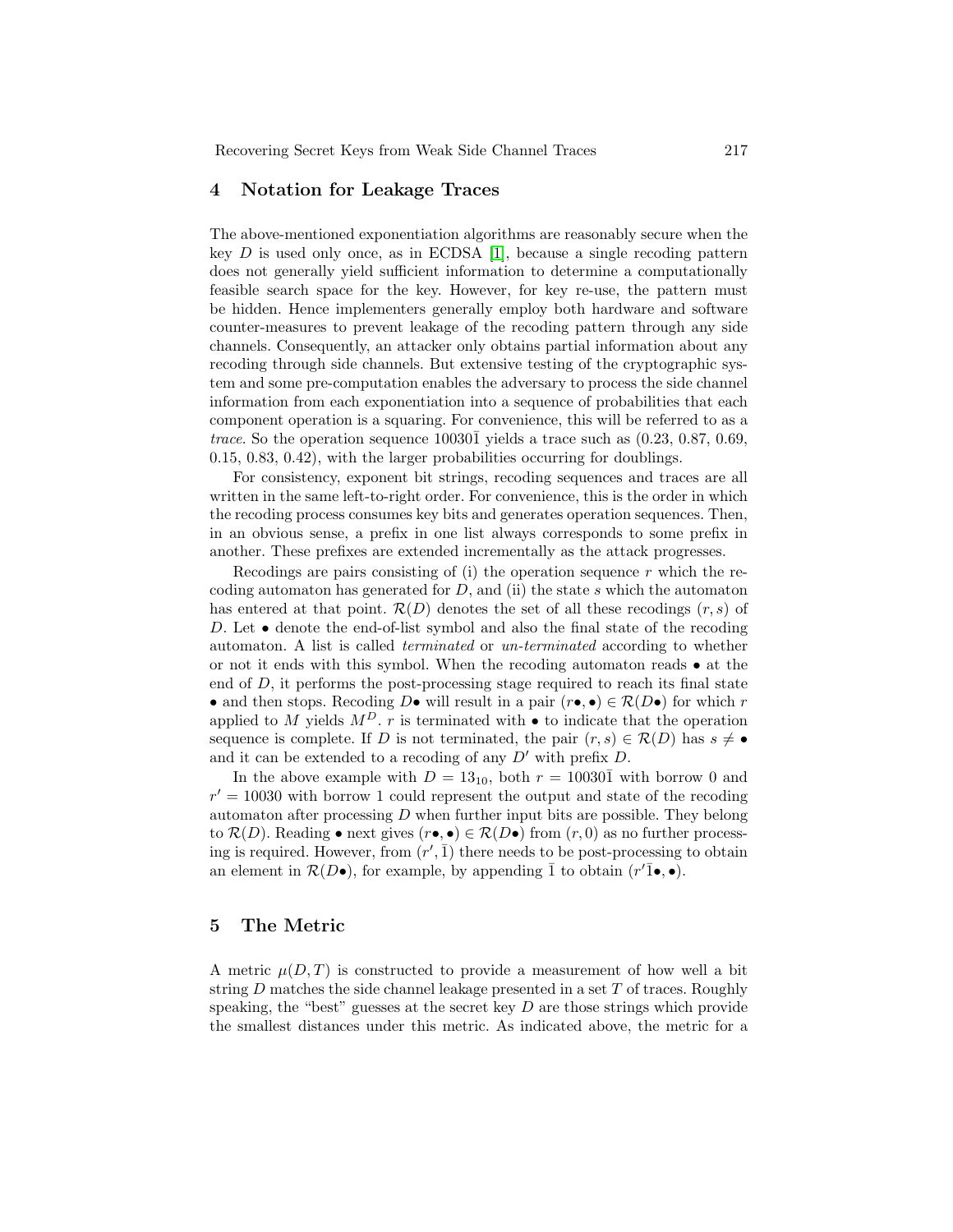set of traces  $T$  is just the average of the value of the metric for a single trace  $t$ :

$$
\mu(D,T)=|T|^{-1}\sum_{t\in T}\mu(D,t)
$$

Here  $\mu(D, t)$  is the minimum of the metric applied to t and a single recoding  $r \in \mathcal{R}(D)$ , i.e.

$$
\mu(D, t) = \min\{\mu(r, t) \mid r \in \mathcal{R}(D)\}
$$

If r is an un-terminated recoding which is no longer than trace t, i.e.  $len(r)$  $len(t)$ , then we define

$$
\mu(r,t) = len(r)^{-1} \sum_{0 \le i < len(r)} (1 - t_i(r_i))
$$

where  $r = (r_0, r_1, ..., r_{len(r)-1}), t = (t_0, t_1, t_2, ...)$  $r = (r_0, r_1, ..., r_{len(r)-1}), t = (t_0, t_1, t_2, ...)$  $r = (r_0, r_1, ..., r_{len(r)-1}), t = (t_0, t_1, t_2, ...)$ , and  $t_i(r_i)$  is the probability<sup>2</sup> observed through the side channel that the  $i$ th element of trace  $t$  corresponds to the same operation as  $r_i$ . The same definition is also used for  $\mu(r,t)$  if r is a terminated recoding such that  $len(r) = len(t)$ . If  $len(r) > len(t)$  then t is too short to correspond to the recoding r and so we define  $\mu(r, t) = \infty$  whether r is terminated or not. Similarly, if r is a terminated recoding with  $len(r) < len(t)$ then r is too short to correspond to trace t and again we set  $\mu(r, t) = \infty$ .

Scaling by  $len(r)$  prevents shorter recodings of D being given an unjustified selection bias. Then, being the average of a set of probabilities in most cases,  $\mu(r, t)$  lies in  $[0, 1] \cup \infty$ . Hence  $\mu(D, t) \in [0, 1] \cup \infty$  and  $\mu(D, T) \in [0, 1] \cup \infty$ . Clearly  $\mu(r, t)$  is small when the operations in r are those which have high probability in the corresponding initial segment of t. Thus  $\mu(D, T)$  is small when an initial segment of each trace in T closely matches some recoding of D.

If trace  $t$  is too short or too long to correspond to any recoding of  $D$ , then the above definitions give  $\mu(D, t) = \infty$ , and therefore  $\mu(D, T) = \infty$  for any T containing t. Suppose  $d_{max}$  is the largest digit in  $\mathcal D$  and k the length of the shortest trace in  $T$ . Then the shortest trace represents the leakage from too few operations to correspond a recoding of any string satisfying  $D > d_{max} 2^k$ . Hence  $\mu(D,T)$  will only be finite for D with at most  $k+|\log_2 d_{max}|$  bits.

The main problem with evaluating  $\mu$  is that for cryptographically sized keys D,  $\mathcal{R}(D)$  is too large a set over which to compute a minimum – it is exponential in the bit length of D. Consequently, we use an approximation

$$
\mu'(D, t) = \text{Min}\{\mu(r, t) \mid r \in \mathcal{S}_t(D)\}
$$

to  $\mu(D, t)$  which is determined iteratively by the best attempts to minimise  $\mu$ for shorter strings. Specifically, for each trace and a suitable parameter  $R$ , we iteratively create a set  $\mathcal{S}_t$  of up to R triples  $(d, i, s)$  which consist of the metric value  $d = \mu(r, t)$  for an underlying "good" recoding r of D, the number i of

<span id="page-4-0"></span><sup>&</sup>lt;sup>2</sup> It may be desirable to augment this definition of  $t_i(r_i)$  to take account of the relevant transition probability from the recoding FA, so that less likely events would yield larger contributions to the sum for  $\mu(r, t)$ .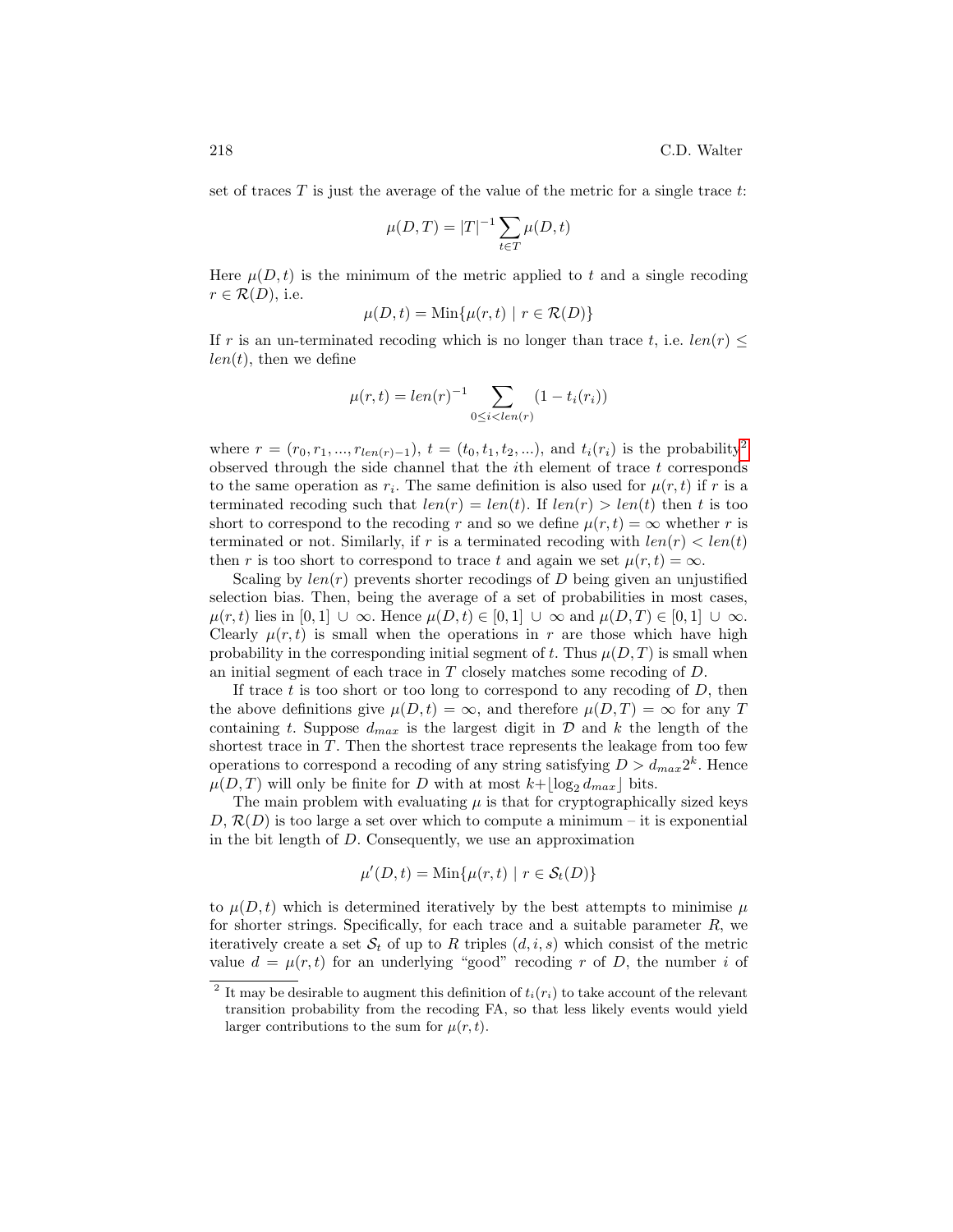operations in  $r$ , and the state  $s$  of the recoding finite automaton after generating r from D. Set  $S_t$  is constructed as follows. First, for D being the empty bit string,  $\mathcal{S}_t$  is initialised to contain just the triple  $(0, 0, s_0)$  corresponding to the empty recoding sequence when the recoding automaton is initialised with start state  $s_0$ . For the iterative step, suppose  $D = D'b$  for bit b, and  $S_t'$  is the set of triples constructed for D'. Then, for each  $(d', i', s') \in S_t'$ , s' and b are fed into the FA. The output is a set of new states s and operations to extend the underlying recoding of  $D'$  to ones for D. These are used to create new triples  $(d, i, s)$  for D where  $i$  comes from increasing  $i'$  by the number of these operations, and  $d$  comes from a scaled incrementing of d' by the terms  $(1 - t_{i''}(r_{i''}))$  with  $i' \leq i'' < i$ . As the triple also depends on a random input to the FA, there can be several new triples for each one in  $\mathcal{S}_t'$ . These are then rationalised by removing triples  $(d_2, i, s)$  for which there is already a triple  $(d_1, i, s)$  with  $d_1 \leq d_2$ . Then the R triples with the smallest values for d are chosen for inclusion in  $S_t$ .

If the recoding automaton had s possible states and  $t_{max}$  were the maximum length of any trace, then  $st_{max}$  would be an upper bound on the size of  $S_t$ . Hence

$$
\mu'(D,T) = \mu(D,T) \quad \text{for } R = st_{max}
$$

since all the smallest intermediate values for  $\mu$  are retained. Whatever R is,  $\mu'$ can be computed easily and accurately in time which is polynomial rather than exponential in  $\log D$ . It avoids enumerating all the recodings of D. R can often be picked much smaller than  $st_{max}$  without significantly affecting the accuracy of the method, and this helps reduce the complexity of the attack.

## 6 The Search Tree

The main phase of the attack is the construction and pruning of a (nearly) binary tree where internal edges are labelled by bits and edges to leaves by the end-of-list symbol  $\bullet$ . Each node N is labelled with the (possibly terminated) bit string  $D<sub>N</sub>$  given by concatenating the labels along the branch from the root to N. Nodes are also labelled with  $\mu_N = \mu'(D_N, T)$  and the sets of triples  $\mathcal{S}_{t,N}$  $(t \in T)$  for  $D = D_N$ , each of which is computed incrementally as described in §[5.](#page-3-0) The root  $\rho$  is labelled by the empty string  $D_{\rho} = \epsilon$ ,  $\mu_{\rho} = \mu(\epsilon, T) = 0$  and  $\mathcal{S}_{t,o} = \{(0,0,s_0)\}\.$  For each non-terminated node N, up to three child nodes are constructed with edges labelled  $0, 1$  and  $\bullet$  respectively. Only the first two can grow further branches, so the tree is almost binary. Upon completion, a set of possible keys  $D$  is obtained from the labels  $D<sub>N</sub>$  on the leaves  $N$ , and they can be arranged in order of likelihood using the values  $\mu_N$ .

The tree is constructed breadth-first to aid pruning. Pruning is driven by the values of  $\mu_N$ , although not quite directly. There are three pruning rules which are applied whenever possible. First, nodes N with  $\mu_N = \infty$  are deleted because  $D_N$  cannot be the correct key, nor a prefix of the correct key. This limits the depth of the tree, thereby ensuring the construction terminates. It also removes leaves near the root so that leaves only appear towards the bottom of the tree.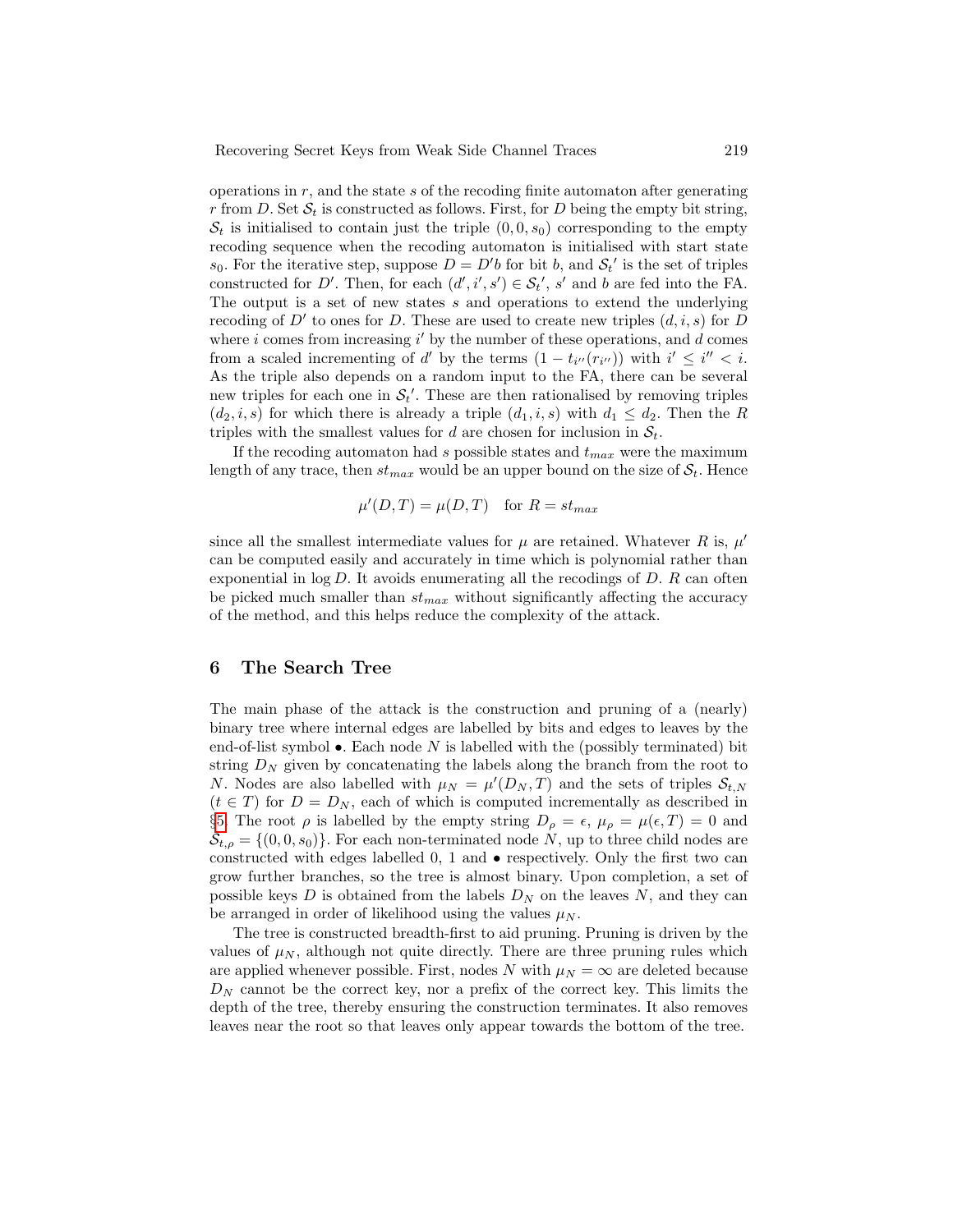Secondly, un-terminated nodes whose children have all been pruned are also deleted because every line of descent from them eventually leads to a problem.

The third, and final, pruning rule uses two threshold parameters. The first, B, is the maximum breadth of the tree after pruning. The second,  $\lambda$ , is the number of "lookahead" bits. These parameters are chosen to make the construction of the whole tree and subsequent calculations computationally feasible.

The level of a node N is its distance from the root, namely  $len(D_N)$ . Suppose the tree has been fully constructed down to level  $l+\lambda$  and all pruning rules have been applied to the levels above l. For a node N at level l, let  $\mathcal{N}_N$  be the set of all its un-terminated descendents at level  $l+\lambda$ , and its terminated descendents with level at most  $l+\lambda$ . Let<sup>[3](#page-6-0)</sup>  $\bar{\mu}_N = \min\{\mu_{N'} \mid N' \in \mathcal{N}_N\}$ . Then the set of nodes at level l is pruned to leave the B nodes with the smallest values  $\bar{\mu}_N$ .

This rule removes the nodes whose recodings provide the poorest match to the observed leakage. Since recoding choices affect the pattern of subsequent operations and this effect may only become apparent in the metric after processing several more bits, larger values of  $\lambda$  tend to give better results in determining the best match D. Larger values of B clearly make the inclusion of the correct key D more likely. Even the best fit key with smallest value at its leaf node may not have the smallest value for  $\mu_N$  or  $\bar{\mu}_N$  at each intermediate node N. So B and  $\lambda$  must be kept large enough to include the correct key; their values can be determined only after practical experiment on the leaking device. It also pays to be increasingly light handed in pruning the final  $\lambda$  levels.

# 7 Locating Bit Errors

By their nature, all key searching algorithms suffer from unavoidable deficiencies: one is that the best fit key may not be among the good keys which they generate; another is that the correct key may not be the best fit. The first problem arises because the ultimately best fit key is not always the best at intermediate points. To ameliorate this, a number of the best keys need to be continued all the time. This action should also solve the second problem and is achieved by appropriate choice of the parameters, as illustrated in the tables of the next section.

However, there are more subtle causes of errors. A single bit error can completely de-rail the process for several reasons. Firstly, because of nature of the exponentiation algorithm, it may be possible for different key bit sequences to generate identical leakage. An example is described in Appendix 2, and it is indeed a main cause of errors when dealing with the Ha-Moon recoding algorithm. Secondly, there may be so many good choices when the wrong bit is chosen that the correct one does not survive.

Most of these bit errors are at predictable points, namely those for which the relative difference in the values of  $\bar{\mu}$  for the 0-bit and 1-bit choices is very small. Specifically, the set  $\mathcal{N}_N$  is partitioned into subsets  $\mathcal{N}_N^{(0)}$  and  $\mathcal{N}_N^{(1)}$  corresponding

<span id="page-6-0"></span><sup>&</sup>lt;sup>3</sup> Different definitions of  $\bar{\mu}$  are possible: e.g. one might weight the metric contribution at level  $l+i$  by  $i^{-1}$  instead of 1 for  $i > 0$ .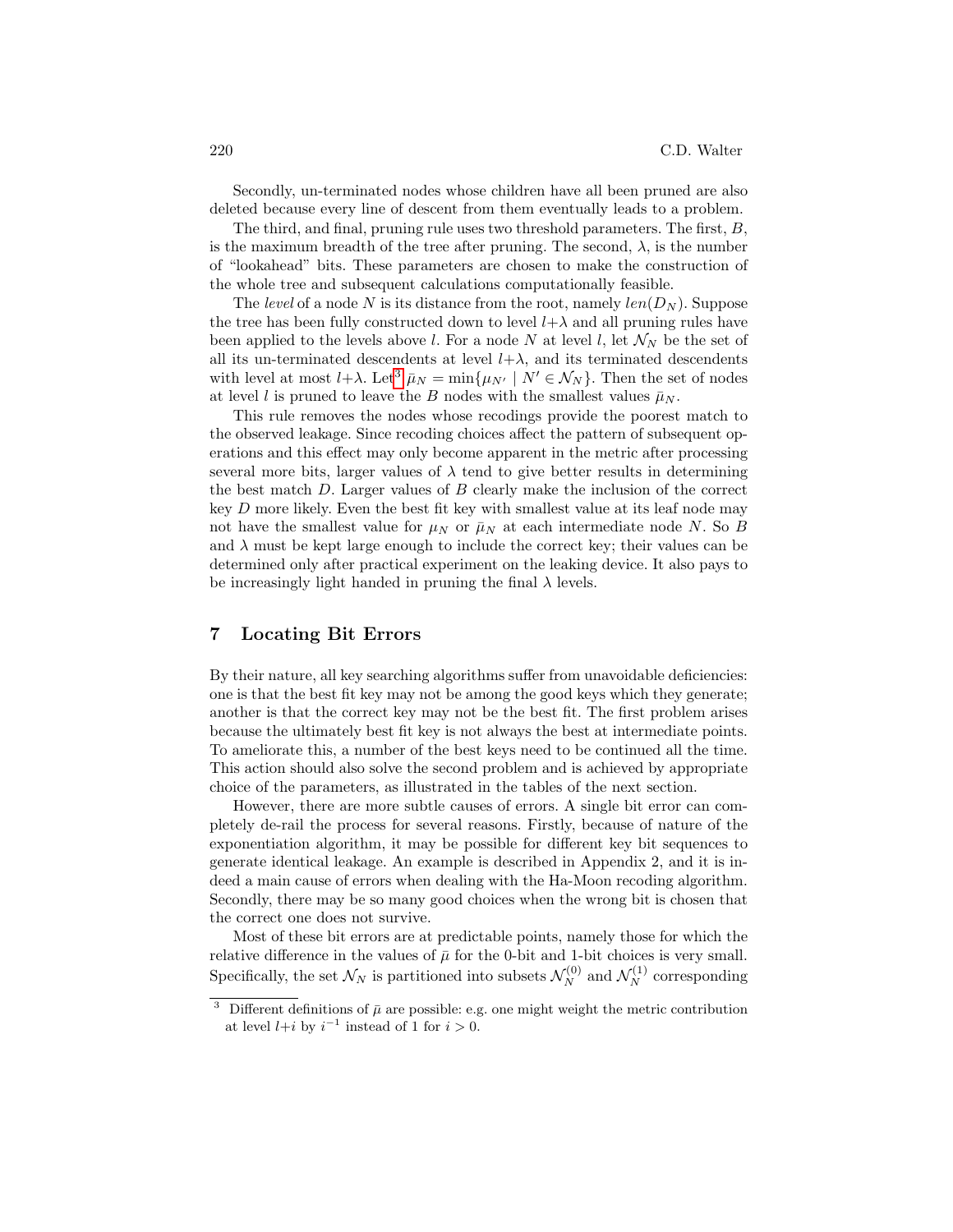to the 0- and 1- branches at N and the minimum metric values are compared for the two sets, where the sums only include terms  $1-t_i(r_i)$  from levels  $l+1$  to  $l+\lambda$ . The difference is a useful measure of confidence in the decision. It enables the search for the correct key to be prioritised by trying alternatives for the most doubtful bit decisions first. This reduces the search cost very considerably.

Finally we note that the smaller  $\mu$  is at the end of the process, the better the fit, and so, on average, the fewer the number of errors. Hence it is possible to select the most likely candidates to break. Sometimes the traces can become incorrectly aligned during key recovery. This leads to a large number of errors and a high value for the metric, but such cases are easily detected and avoided.

## 8 Example Simulation

This section contains results from a simulation of the attack applied to the Ha-Moon algorithm [\[4\]](#page-11-0), showing variations from the choice of parameters. The metric difference described in the previous section was used to order the bit decisions for 192-bit keys, and the bit error with the highest difference between the choices 0 or 1 was located. The probability of it lying at a particular point in this list was recorded. The tables show that errors are strongly associated with smaller differences. Consequently, for example, from Table [1](#page-8-0) there is a probability of 0.3868+0.0058 that, with the stated parameters and 0.4 leakage, all the bit errors will be among the  $\frac{2}{16}$ th of bits with the lowest difference. In practice, this means checking the alternatives for only 24 bits in order to have a good probability of recovering a key. This is clearly computationally feasible. The last column states that on average only 9.082 of these bits will be in error, and so  $\frac{1}{2} \binom{24}{9} \approx 2^{19}$  key tests is a realistic average for the effort involved. For the tabulated cases, the total number of errors is typically around 20 if the position of the worst error is anywhere in the top half of the ordered bit list, but, with extra computation, it can become under 11, as happens for the last line of Table [3,](#page-9-0) which covers 99.5% of all cases.

The investigation did not assess performance on the final  $\lambda$  bits, but any variation in the recovery rate of those bits would not affect the computational complexity significantly.

For the simulation, the trace probability values were approximately normally distributed with expectation  $\frac{1}{2}(E+1)$  where E is the "strength of leakage" value in the first column of Table  $1^4$  $1^4$ . A leakage of 0 means probability  $\frac{1}{2}$  that the operation is a squaring rather than a multiplication, i.e. no information content.

Tables [1](#page-8-0) and [2](#page-8-1) illustrate the effect of different amounts of leaked data on the key recovery process. Given that the work involved is proportional to the number of traces  $|T|$  and to the number of recoding choices R which are stored, but exponential in the lookahead distance  $\lambda$ , it is clear from Tables [3](#page-9-0) to [5](#page-10-2) that the most efficient way of recovering the highest number of Ha-Moon recoded exponents is by increasing R.

<span id="page-7-0"></span> $4$  Green *et al.* [\[3\]](#page-11-7) use a simpler model: trace probabilities are 0 or 1, with average  $\frac{1}{2}(E+1)$ . They need stronger leakage, and tabulate only  $E = 0.6$  and  $E = 0.8$ .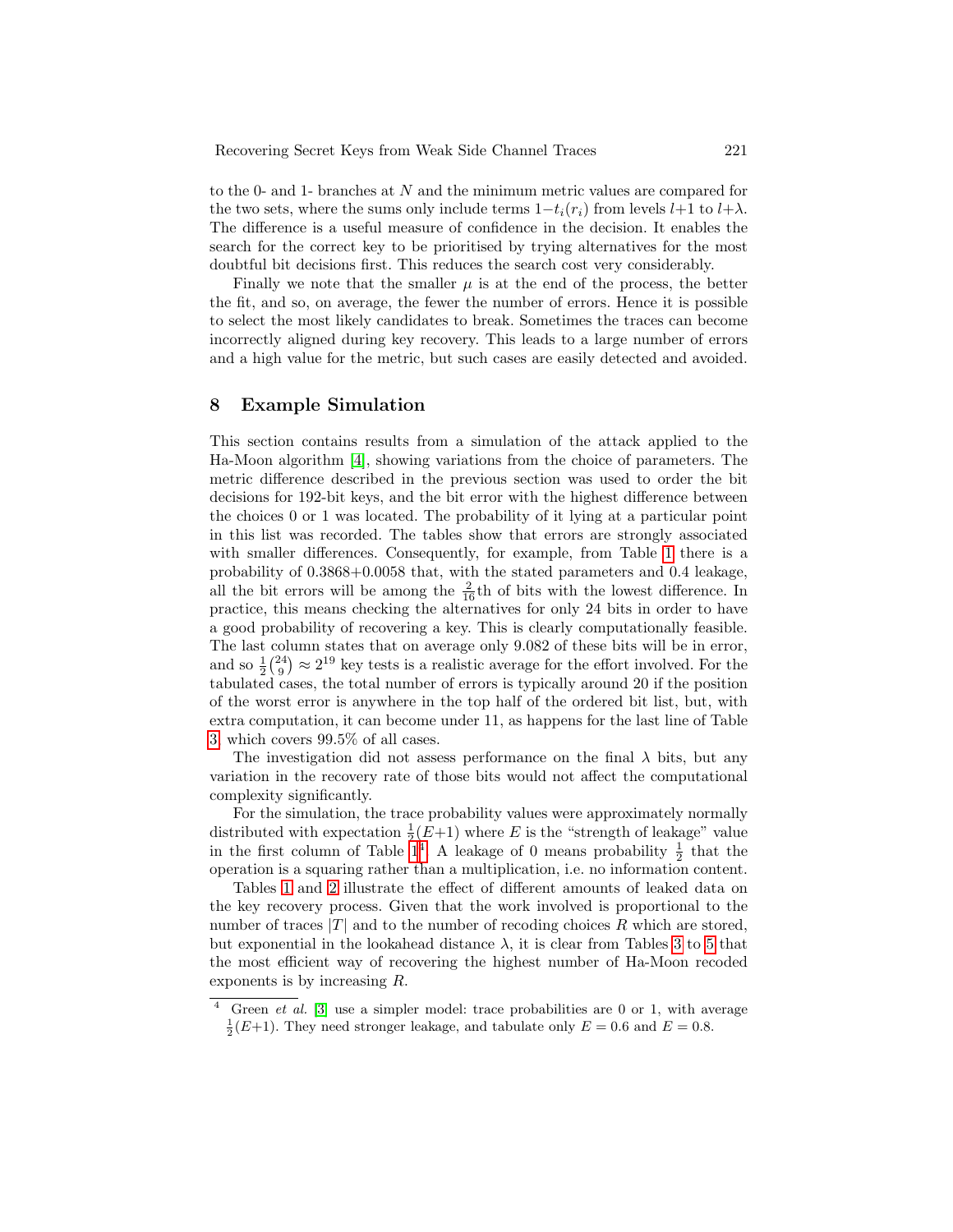| Leakage | In 1st |        |        | In 3rd In 7th In 15th In last |        | $ \# \text{Bit errors when} $                         |
|---------|--------|--------|--------|-------------------------------|--------|-------------------------------------------------------|
| Level   | Half   |        |        |                               |        | Quarter Eighth Sixteenth Sixteenth all in last Eighth |
| 0.10    | 1.0000 | 0.0000 | 0.0000 | 0.0000                        | 0.0000 |                                                       |
| 0.20    | 1.0000 | 0.0000 | 0.0000 | 0.0000                        | 0.0000 |                                                       |
| 0.30    | 0.9697 | 0.0270 | 0.0031 | 0.0002                        | 0.0000 | 10.00                                                 |
| 0.35    | 0.5760 | 0.2212 | 0.1542 | 0.0478                        | 0.0008 | 9.414                                                 |
| 0.40    | 0.1186 | 0.1456 | 0.3433 | 0.3868                        | 0.0058 | 9.082                                                 |
| 0.45    | 0.0143 | 0.0358 | 0.1956 | 0.7407                        | 0.0136 | 8.925                                                 |
| 0.50    | 0.0019 | 0.0081 | 0.0811 | 0.8913                        | 0.0176 | 8.853                                                 |
| 0.60    | 0.0000 | 0.0001 | 0.0304 | 0.9500                        | 0.0195 | 8.790                                                 |

<span id="page-8-0"></span>Table 1. Distributions for the Worst Error in a 192-bit best-fit Exponent as Leakage varies for Ha-Moon Exponentiation [\[4\]](#page-11-0) with  $|T| = 10$ ,  $\lambda = 5$ ,  $R = 10$ ,  $B=2.$ 

| <b>Traces</b>             | In 1st | In 3rd | In 7th | In 15th | In last | $#Bit$ errors when                                    |
|---------------------------|--------|--------|--------|---------|---------|-------------------------------------------------------|
| $\left\vert T\right\vert$ | Half   |        |        |         |         | Quarter Eighth Sixteenth Sixteenth all in last Eighth |
| 1                         | 0.9994 | 0.0006 | 0.0000 | 0.0000  | 0.0000  |                                                       |
| $\overline{2}$            | 0.9344 | 0.0656 | 0.0000 | 0.0000  | 0.0000  |                                                       |
| 3                         | 0.7140 | 0.2218 | 0.0642 | 0.0000  | 0.0000  |                                                       |
| 4                         | 0.5154 | 0.1986 | 0.2860 | 0.0000  | 0.0000  |                                                       |
| 5                         | 0.3873 | 0.2010 | 0.4090 | 0.0027  | 0.0000  | 12.07                                                 |
| 6                         | 0.3081 | 0.1984 | 0.4579 | 0.0356  | 0.0000  | 11.08                                                 |
| 8                         | 0.1923 | 0.1830 | 0.3849 | 0.2394  | 0.0004  | 10.17                                                 |
| 10                        | 0.1186 | 0.1456 | 0.3433 | 0.3868  | 0.0058  | 9.082                                                 |
| 20                        | 0.0095 | 0.0369 | 0.1850 | 0.4619  | 0.3067  | 5.847                                                 |
| 40                        | 0.0000 | 0.0025 | 0.0403 | 0.2456  | 0.7116  | 3.754                                                 |
|                           |        |        |        |         |         |                                                       |

<span id="page-8-1"></span>Table 2. Distributions for the Worst Error in a 192-bit best-fit Exponent as the Number of Traces varies for Ha-Moon Exponentiation with 0.4 leakage,  $\lambda=5$ ,  $R=10, B=2.$ 

In the case of Liardet-Smart recoding [\[8\]](#page-11-1), it is much harder to extract the correct key than for the Ha-Moon recoding because it is much more difficult to align the traces correctly. For example, for a maximum base  $2^4$ , digits  $0, \pm 1, \pm 3,$  $\pm 5$ ,  $\pm 7$ , 0.4 leakage,  $\lambda = 5$  and  $B = 2$ , but taking 30 traces and  $R = 30$ , 0.38 of 192-bit exponents have all errors located in the last eighth of the ordered bit list. For 0.38 of cases the worst error occurs in the first half of the list, but, on average key guesses have fewer than 7.5 bit errors, so it is still computationally feasible to recover almost all keys.

The Oswald-Aigner recoding [\[9\]](#page-11-2) has comparable strength to that of Ha-Moon: with the reference values of 0.4 leakage, 10 traces,  $\lambda=5$ ,  $R=10$  and  $B=2$ , 0.2714 of 192-bit exponents have all errors located in the last eighth of the ordered bits.

The standard, deterministic binary method is also susceptible to the algorithm. Coding decisions are unique and do not propagate to other positions, so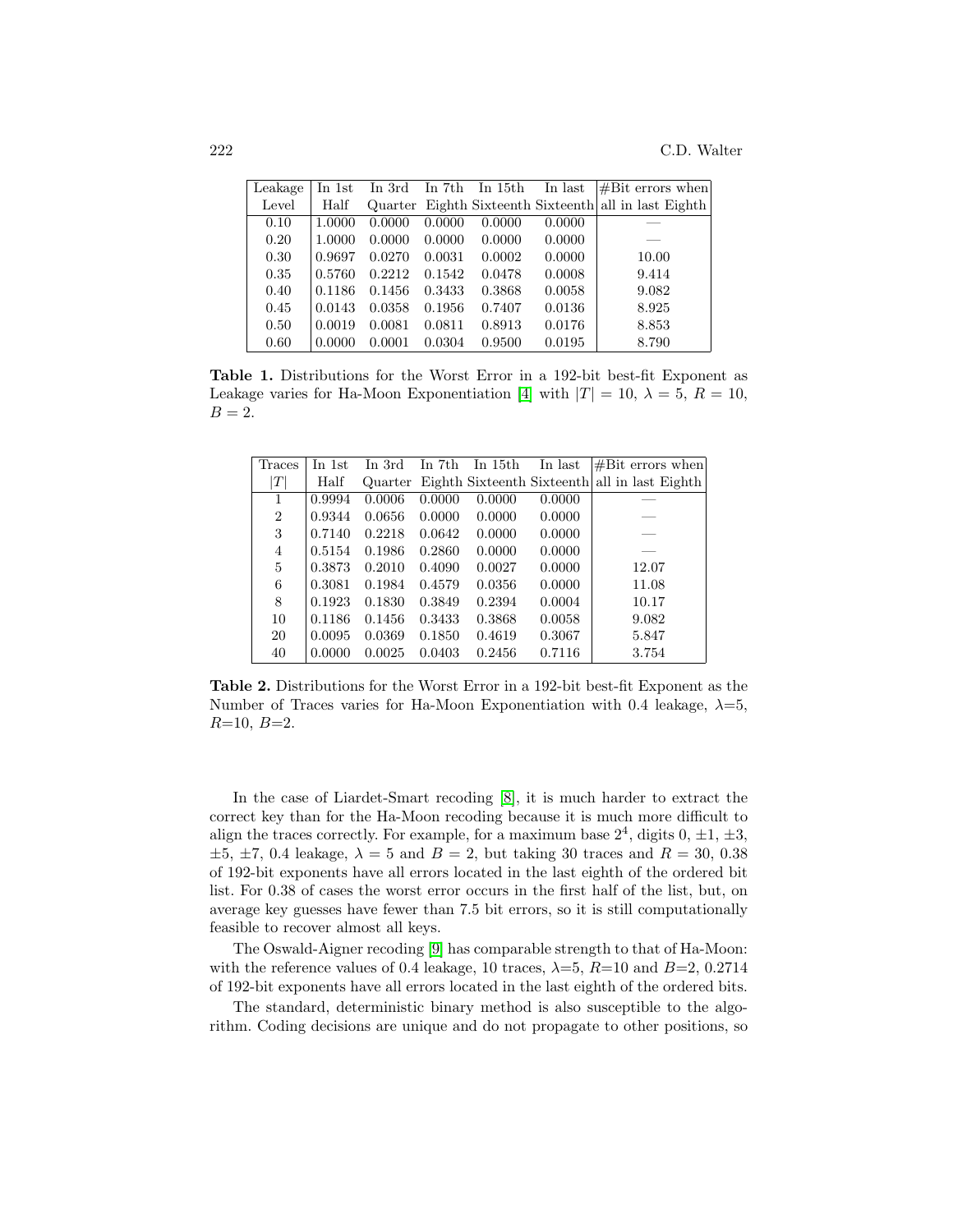Recovering Secret Keys from Weak Side Channel Traces 223

| Recodings      | In 1st |        |        | In 3rd In 7th In 15th | In last | $\# \text{Bit errors when}$                           |
|----------------|--------|--------|--------|-----------------------|---------|-------------------------------------------------------|
| R              | Half   |        |        |                       |         | Quarter Eighth Sixteenth Sixteenth all in last Eighth |
| 6              | 0.5547 | 0.2508 | 0.1599 | 0.0341                | 0.0005  | 9.431                                                 |
| $\overline{7}$ | 0.3576 | 0.2871 | 0.2668 | 0.0864                | 0.0021  | 9.023                                                 |
| 8              | 0.2541 | 0.2359 | 0.3268 | 0.1807                | 0.0025  | 9.264                                                 |
| 9              | 0.1662 | 0.1929 | 0.3584 | 0.2777                | 0.0048  | 9.029                                                 |
| 10             | 0.1186 | 0.1456 | 0.3433 | 0.3868                | 0.0058  | 9.082                                                 |
| 12             | 0.0605 | 0.0876 | 0.2930 | 0.5516                | 0.0073  | 9.012                                                 |
| 15             | 0.0228 | 0.0472 | 0.2208 | 0.6999                | 0.0093  | 8.945                                                 |
| 20             | 0.0104 | 0.0175 | 0.1553 | 0.8045                | 0.0123  | 8.960                                                 |
| 30             | 0.0051 | 0.0112 | 0.1087 | 0.8579                | 0.0171  | 8.755                                                 |

<span id="page-9-0"></span>Table 3. Distributions for the Worst Error in a 192-bit best-fit Exponent as the Number of Recodings varies for Ha-Moon Exponentiation with 0.4 leakage,  $|T|=10, \lambda=5, B=2.$ 

|                |        |        |        |        |        | Lookahead In 1st In 3rd In 7th In 15th In last $#Bit$ errors when |
|----------------|--------|--------|--------|--------|--------|-------------------------------------------------------------------|
| $\lambda$      | Half   |        |        |        |        | Quarter Eighth Sixteenth Sixteenth all in last Eighth             |
| 1              | 0.2456 | 0.2037 | 0.3370 | 0.2107 | 0.0030 | 9.331                                                             |
| $\overline{2}$ | 0.2019 | 0.1873 | 0.3277 | 0.2782 | 0.0049 | 9.222                                                             |
| 3              | 0.1632 | 0.1685 | 0.3403 | 0.3220 | 0.0060 | 9.269                                                             |
| 4              | 0.1378 | 0.1572 | 0.3341 | 0.3659 | 0.0050 | 9.209                                                             |
| 5              | 0.1186 | 0.1456 | 0.3433 | 0.3868 | 0.0058 | 9.082                                                             |
| 6              | 0.0997 | 0.1348 | 0.3502 | 0.4095 | 0.0058 | 9.039                                                             |
| 8              | 0.0829 | 0.1380 | 0.3423 | 0.4312 | 0.0056 | 8.977                                                             |

Table 4. Distributions for the Worst Error in a 192-bit best-fit Exponent as the Lookahead Value  $\lambda$  varies for Ha-Moon Exponentiation with 0.4 leakage,  $|T|=10$ ,  $R=10, B=2.$ 

only  $\lambda=1$ ,  $R=1$  and  $B=1$  make sense. With 0.3 leakage and 10 traces, over 98% of 192-bit exponents are recovered with no errors at all. Unlike that of Green  $\emph{et}$ al. [\[3\]](#page-11-7), this algorithm reduces to the obvious, and probably optimal, one for the binary algorithm: it simply averages the leakage from each operation to see if a squaring is more or less likely than a multiplication followed by a squaring.

#### 9 Complexity

For algorithm complexity, constant time and space is assumed for individual machine-level instructions, i.e. they are independent of the volume of data and the required arithmetic accuracy. It is also assumed that generation and storage of all possible recodings of a single input digit require  $O(1)$  time and space.

There are two main terms in the time complexity for processing level  $l$  of the search tree. First, tree construction consists primarily of incrementing the metric values at level  $l+\lambda$  to those for level  $l+\lambda+1$ . This takes  $O(2^{\lambda}BTR\log R)$  time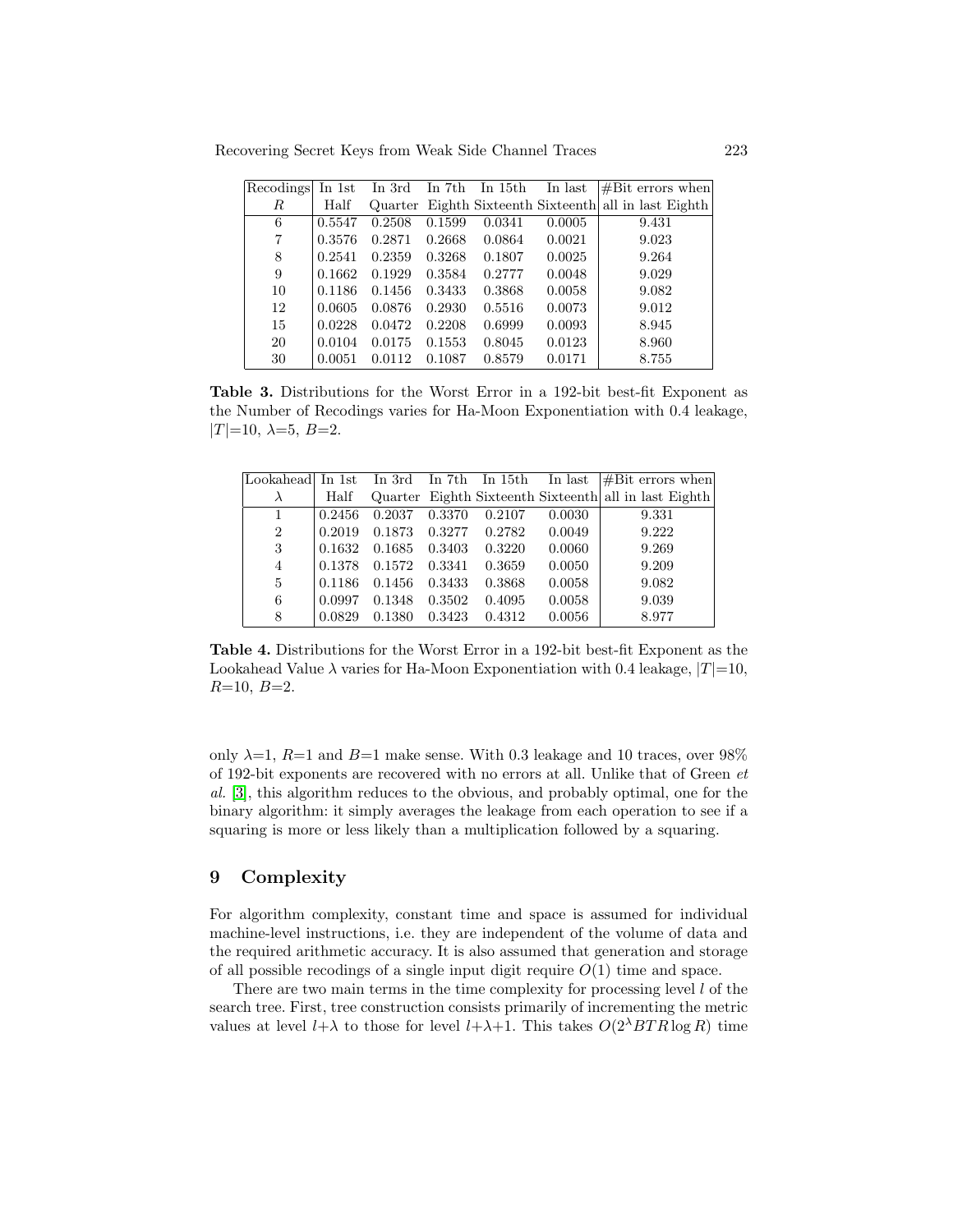|                |        |               |        |        |        | Tree Width In 1st In 3rd In 7th In 15th In last  #Bit errors when |
|----------------|--------|---------------|--------|--------|--------|-------------------------------------------------------------------|
| В              | Half   |               |        |        |        | Quarter Eighth Sixteenth Sixteenth all in last Eighth             |
| 1              | 0.1521 | 0.1534 0.3285 |        | 0.3613 | 0.0047 | 9.199                                                             |
| $\overline{2}$ | 0.1186 | 0.1456        | 0.3433 | 0.3868 | 0.0058 | 9.082                                                             |
| 4              | 0.0983 | 0.1493        | 0.3348 | 0.4103 | 0.0073 | 9.038                                                             |
| 8              | 0.0882 | 0.1313        | 0.3286 | 0.4440 | 0.0079 | 9.012                                                             |
| 12             | 0.0857 | 0.1325        | 0.3346 | 0.4378 | 0.0094 | 8.926                                                             |
| 16             | 0.0898 | 0.1357        | 0.3233 | 0.4433 | 0.0079 | 8.949                                                             |

<span id="page-10-2"></span>Table 5. Distributions for the Worst Error in a 192-bit best-fit Exponent as the Tree Width B varies for Ha-Moon Exponentiation with 0.4 leakage,  $\lambda=5$ ,  $|T|=10, R=10.$ 

since there are  $O(2^{\lambda}B)$  nodes to consider, each having T traces with R recodings apiece. Each recoding is extended in all possible ways – constant time order – but it takes  $O(R \log R)$  time to select the R best recodings to keep. Secondly, pruning is dominated by the  $O(B \log B)$  time required to order nodes. The first of these terms is the most likely to dominate for expected choices of the parameters. Both must also be multiplied by the bit length of the key,  $viz$ ,  $\log D$ , to obtain the time for processing complete traces. The space complexity has two contributions. The first is  $O(2^{\lambda}BRT)$  for storing details of the R recodings per trace associated with the  $O(2^{\lambda}B)$  nodes between levels l and  $l+\lambda$  during tree construction. The other is  $O(B \log D)$  for storing details of nodes in the completed, pruned part.

#### 10 Conclusion

A computationally feasible algorithm has been presented for determining the secret key used repeatedly in exponentiations where there is weak side channel leakage and randomised recoding has been employed to nullify the leakage. It has been shown that it is still frequently possible to recover the key. Moreover, it is easy to determine which results have few bit errors, and it is easy to locate the potential errors.

#### Acknowledgement

The author would like to thank Werner Schindler of BSI for helpful conversations.

#### References

- <span id="page-10-1"></span>1. Digital Signature Standard (DSS), FIPS PUB 186-2 (Appendix 6), U.S. National Institute of Standards and Technology, 27 Jan 2000.
- <span id="page-10-0"></span>2. E. Brier & M. Joye, Weierstraß Elliptic Curves and Side-Channel Attacks, Public Key Cryptography (Proc. PKC 2002), D. Naccache & P. Paillier (editors), LNCS 2274, Springer-Verlag, 2002, pp. 335–345.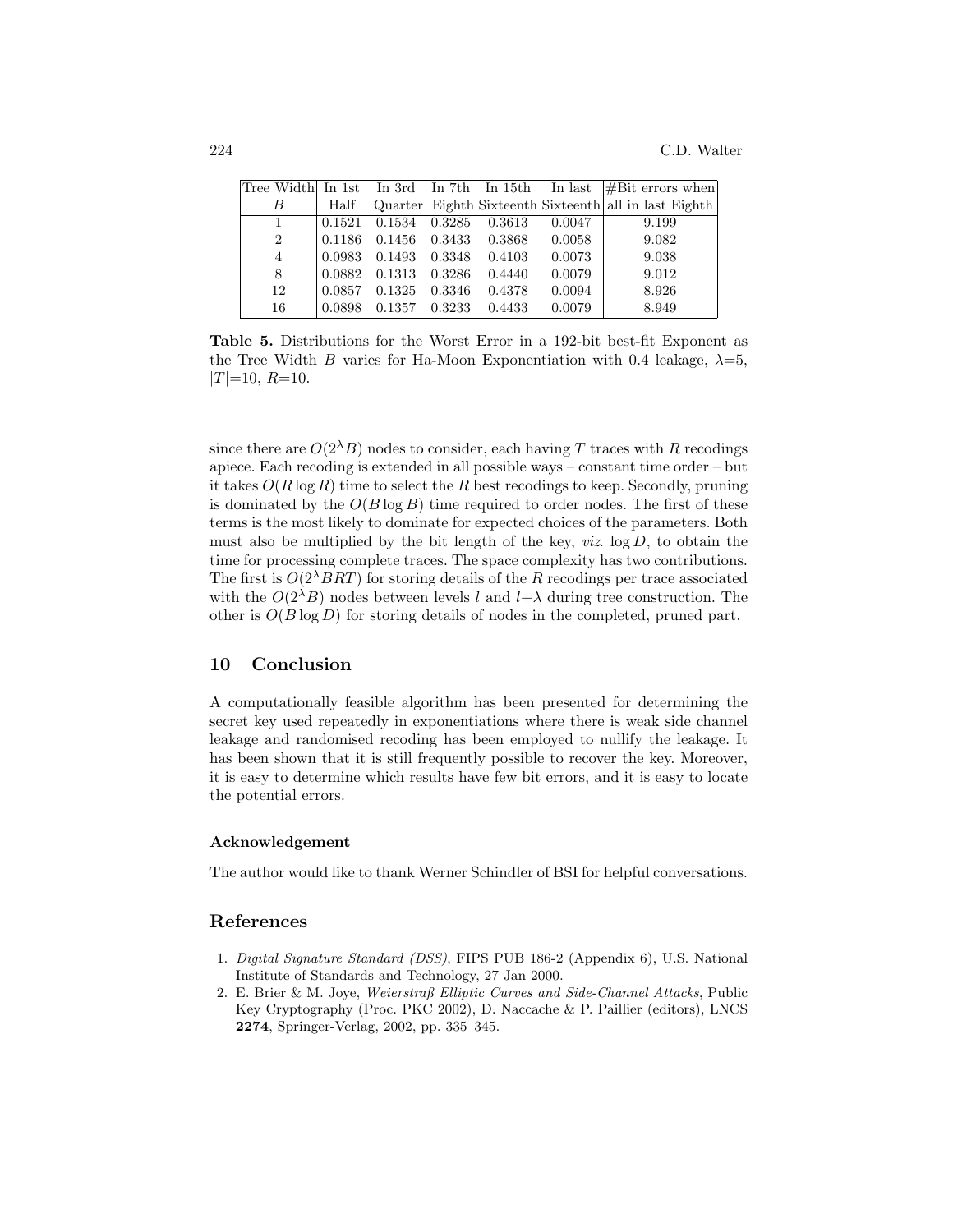- <span id="page-11-7"></span>3. P. J. Green, R. Noad & N. Smart, Further Hidden Markov Model Cryptanalysis, Cryptographic Hardware and Embedded Systems – CHES 2005, LNCS 3659, Springer-Verlag, 2005, pp. 61–74.
- <span id="page-11-0"></span>4. J. C. Ha & S. J. Moon, Randomized Signed-Scalar Multiplication of ECC to Resist Power Attacks, Cryptographic Hardware and Embedded Systems – CHES 2002, B. Kaliski, C. K. Koç  $\&$  C. Paar (editors), LNCS 2523, Springer-Verlag, 2002, pp. 551–563.
- <span id="page-11-6"></span>5. C. Karlof & D. Wagner, Hidden Markov Model Cryptanalysis, Cryptographic Hardware and Embedded Systems – CHES 2003, C. D. Walter, C. K. Koç & C. Paar (editors), LNCS 2779, Springer-Verlag, 2003, pp. 17–34.
- <span id="page-11-8"></span>6. P. Kocher, Timing Attack on Implementations of Diffie-Hellman, RSA, DSS, and other systems, Advances in Cryptology – CRYPTO '96, N. Koblitz (editor), LNCS 1109, Springer-Verlag, 1996, pp. 104–113.
- <span id="page-11-9"></span>7. P. Kocher, J. Jaffe & B. Jun, Differential Power Analysis, Advances in Cryptology – CRYPTO '99, M. Wiener (editor), LNCS  $1666$ , Springer-Verlag, 1999, pp. 388– 397.
- <span id="page-11-1"></span>8. P.-Y. Liardet & N. P. Smart, Preventing SPA/DPA in ECC Systems using the Jacobi Form Cryptographic Hardware and Embedded Systems – CHES 2001, Ç. K. Koç, D. Naccache & C. Paar (editors), LNCS  $2162$ , Springer-Verlag, 2001, pp. 391–401.
- <span id="page-11-2"></span>9. E. Oswald & M. Aigner, Randomized Addition-Subtraction Chains as a Countermeasure against Power Attacks, Cryptographic Hardware and Embedded Systems – CHES 2001, C. K. Koç, D. Naccache & C. Paar (editors), LNCS 2162, Springer-Verlag, 2001, pp. 39–50.
- <span id="page-11-10"></span>10. L. R. Rabiner & B. H. Juang, An Introduction to Hidden Markov Models, IEEE ASSP Magazine, vol. 3, no. 1, January 1986, pp. 4–16.
- <span id="page-11-11"></span>11. A. J. Viterbi, Error Bounds for Convolutional Codes and an Asymptotically Optimum Decoding Algorithm, IEEE Trans. Information Theory, vol. 13 no. 2, April 1967, pp. 260–269.
- <span id="page-11-4"></span>12. C. D. Walter, Breaking the Liardet-Smart Randomized Exponentiation Algorithm, Proc. Cardis '02, San José, November 2002, USENIX Association, Berkeley, 2002, pp. 59–68.
- <span id="page-11-5"></span>13. C. D. Walter, Issues of Security with the Oswald-Aigner Exponentiation Algorithm, Topics in Cryptology – CT-RSA 2004, T. Okamoto (editor), LNCS 2964, Springer-Verlag, 2004, pp. 208–221.
- 14. C. D. Walter, Longer Randomly Blinded RSA Keys may be Weaker than Shorter Ones, Workshop on Information Security Applications – WISA 2007, S. Kim, M. Yung & H.-W. Lee (editors), LNCS 4867, Springer-Verlag, 2007, pp. 303–316.
- <span id="page-11-3"></span>15. S.-M. Yen, C.-N. Chen, S. J. Moon & J. C. Ha, Improvement on Ha-Moon Randomized Exponentiation Algorithm, Information Security and Cryptology – ICICS 2004, C. Park & S. Chee (editors), LNCS 3506, Springer-Verlag, 2005, pp. 154–167.

# 11 Appendix 1: A Markov Model

This section describes the construction of a hidden Markov Model  $H$  for dealing with multiple traces [\[10\]](#page-11-10). We start with the case of a single trace.

The recoding automaton is a Markov process with a finite number of states and transitions which depend on the next key digit and bits from a random number generator. On entering a state after traversing the appropriate transition,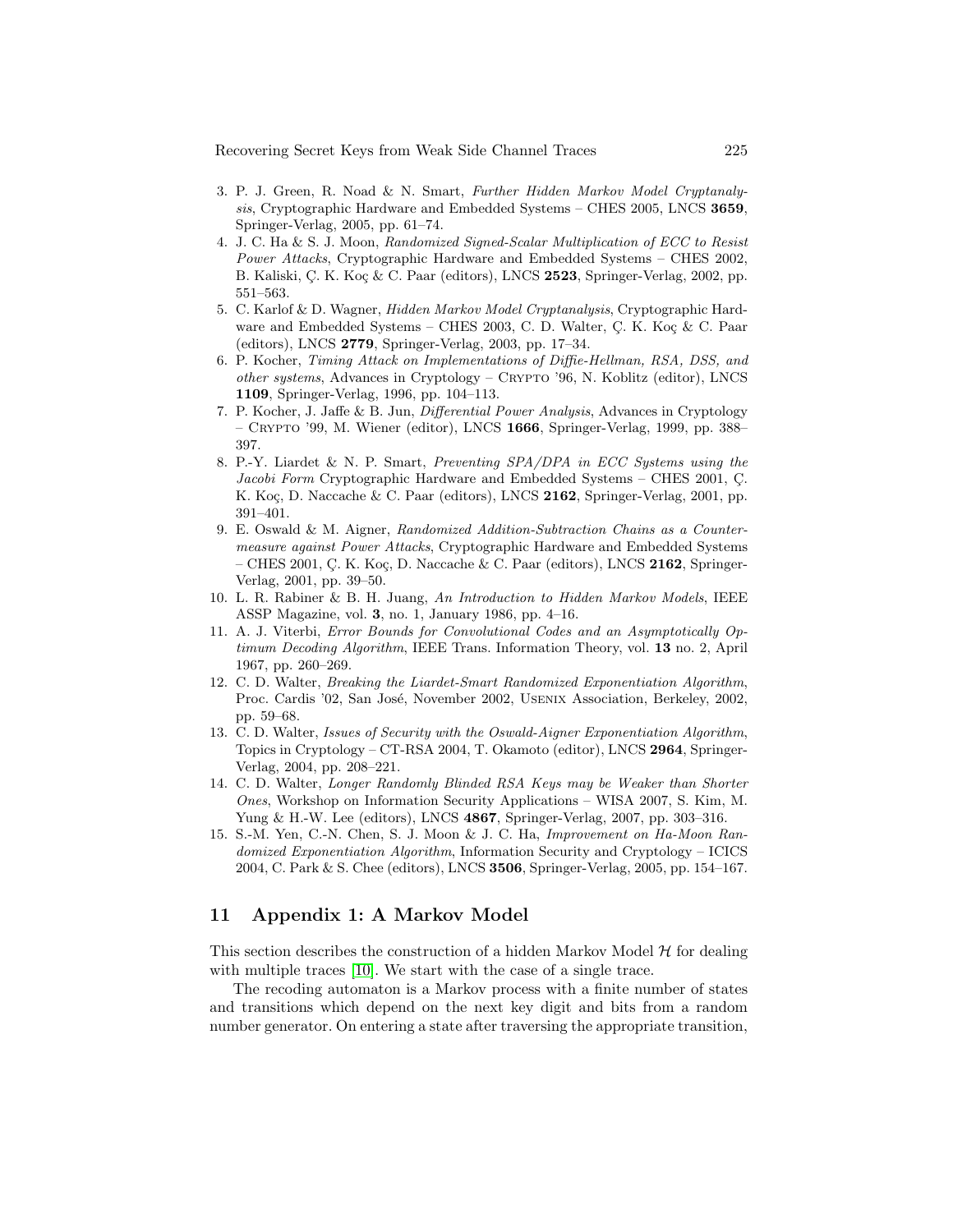the recoding algorithm generates a recoded digit which is transformed into a sequence of multiplicative operations. The attacker observes these operations with restricted clarity. Because the observations do not correspond directly to the states, the sequence of states is not known, giving a hidden Markov process.

Without loss of generality, we can assume that the sequence of states determines D uniquely. Then the problem is to determine the most likely sequence of states which generates the given sequence of observations. An algorithm for finding an optimal solution is due to Viterbi [\[11\]](#page-11-11). It computes the maximum probability  $P_i(s_i)$  of any sequence of states  $s_0s_1...s_i$  from the start state  $s_0$  to state  $s_i$  at the time of the *i*th observation, given the sequence of observations up to that point. By keeping track of which state  $s_{i-1}$  leads to  $P_i(s_i)$ , the optimal sequence of states can be reconstructed from the final best state.

The model  $H$  for many traces is constructed as follows. Assume there are  $|T|$ copies of the recoding automaton indexed by the elements of the trace set T. These generate the operation sequences that are observed through the traces. Let S be the set of states of the automaton. When i digits of D have been processed by each copy of the automaton, we have an element of  $S \times \mathbb{N}$  for each  $t \in T$ , which provides the state  $s_{ti}$  reached by the automaton of index t, and the number of operations  $n_{ti}$  so far in its recoding. This T-tuple of pairs is a state in H. The start state has  $(s_{t0}, n_{t0}) = (s_0, 0)$  for each  $t \in T$ . So the state set of H is the subset of  $(S \times N)^T$  which is reachable from the start state. This is finite because each  $n_{ti}$  is bounded above by the length of its trace t.

Transitions in  $H$  are T-tuples of transitions from the basic recoding automaton, subject to the consistency requirement that they all correspond to the same input bit (or digit). So the inputs which determine a transition in  $H$  are a digit from D and a T-tuple of random numbers. The probability of this transition is the product of the probabilities of the  $|T|$  constituent transitions of the original automaton. When the end-of-list symbol  $\bullet$  is read from D, each finite automaton enters its final state, and the final state  $\bullet$  of H is reached. The transition to this state generates any necessary final operations in the  $|T|$  recoding sequences.

A path  $p = s_0 s_1 ... s_i$  in  $H$  represents the first i recoding steps which have been performed for each of the traces. So p determines a path  $p_t = s_{0,t} s_{1,t}...s_{i,t}$ in copy  $t \in T$  of the recoding automaton. If  $r_t$  is the recoding sequence along that path then it has a metric value  $\mu(r_t, t)$  defined in §[5.](#page-3-0) This leads to defining a path metric  $\mu(p) = \sum_{t \in T} \mu(r_t, t)$ . The "goodness" value of a state is the minimum  $\mu(p)$  over all paths p to that state. It is easily computed incrementally by increasing path length. By keeping a pointer back to the previous state on the minimum path, the best path from start to final state can be constructed, and hence the best-fit key obtained.

If the number of operations is completely determined by the key so that all traces have the same length, then there are typically  $O(|S||^{T})$  states which need processing for each input digit. There are more when trace lengths can vary. So, being exponential in  $|T|$ , the usual Viterbi algorithm becomes totally impractical when the leakage is so weak that more than a few tens of traces are needed. The